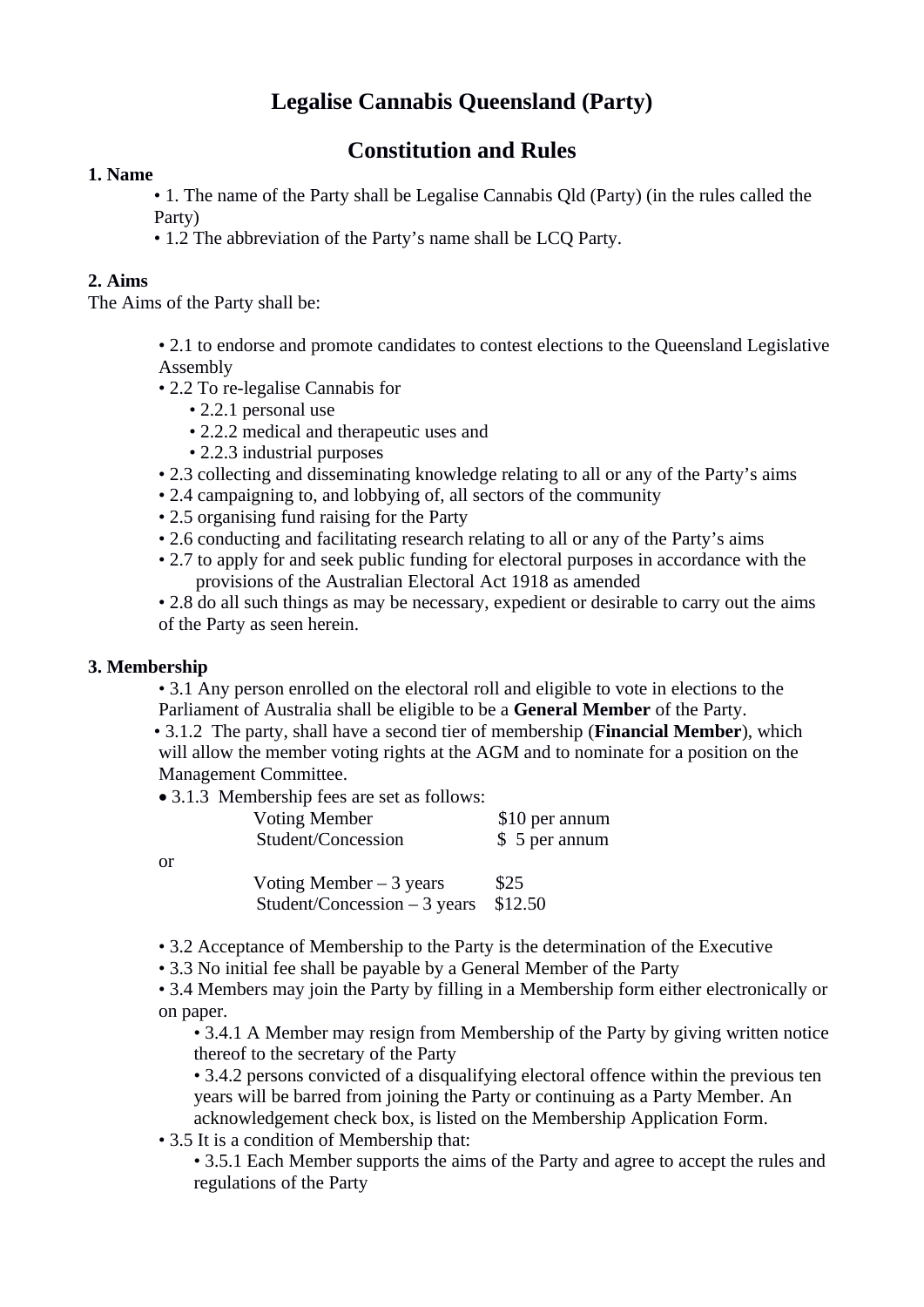• 3.5.2 Members do not nominate against any preselected or endorsed candidates of the Party for election

• 3.5.3 Members do not actively oppose the Party during any election

• 3.5.4 Members, upon election to a Parliament or Local Council as an endorsed

candidate of the Party must actively support the aims of the Party as listed from 2.1 to 2.8

• 3.6 Complaints Resolution Procedure

- 3.6.1 Where a complaint is received about a Member of the Party or the Committee, the matter will be resolved by the current version of the complaints resolution policy which will be sent to the complainant with in 2 working days.
- 3.6.2 A Human Resources consultant shall be appointed as per 4.1.9 to handle complaint resolution process and their decision will be final.
	- 3.6.3 The complainant and respondent will be notified in writing within 3 working about the outcome of the complaint and any action that the Committee decides to take, based on the outcome of the HR decision.

• 3.6.4. Upon resolution of the complaint by HR, the Management Committee may resolve to discipline a Member, up to and including expulsion from the Party.

• 3.6.5 Expulsion of a Member

• 3.6.5.1 The Executive Committee the Committee may resolve to expel a Member for any misconduct detrimental to the interests of the Party including any breach of rules 3, and 7.1, 7.2.

• 3.6.5.2 Expulsion by the Committee is effective immediately a motion to such effect is passed.

• 3.6.5.3 An expelled Member shall be notified by electronic or ordinary mail sent within two business days of the Member's expulsion

### **4. The Executive Committee**

• 4.1 The Executive Committee of the Party shall be comprised of;

• 4.1.1 Secretary, who will be responsible for the carrying out of the administration, the keeping of the records, and for the conduct of the correspondence of the Party.

- 4.1.2 Treasurer
- 4.1.3 President
- 4.1.4 Vice President
- 4.1.5 Registered Officer
- 4.1.6 Deputy Registered Officer
- 4.1.7 Agent
	- 4.1.8 No more than three Ordinary Committee Members
	- 4.1.9 and any person who may be appointed for a specific duty or consultancy as decided by the majority of the Committee from time to time. ie. HR Consultant, Auditor ect

• 4.2 The Executive Committee in office at the date of registration of the Party shall hold office initially for a period of no more than one year from the date of such registration and shall be eligible for re-election at the Annual General meeting of the Party.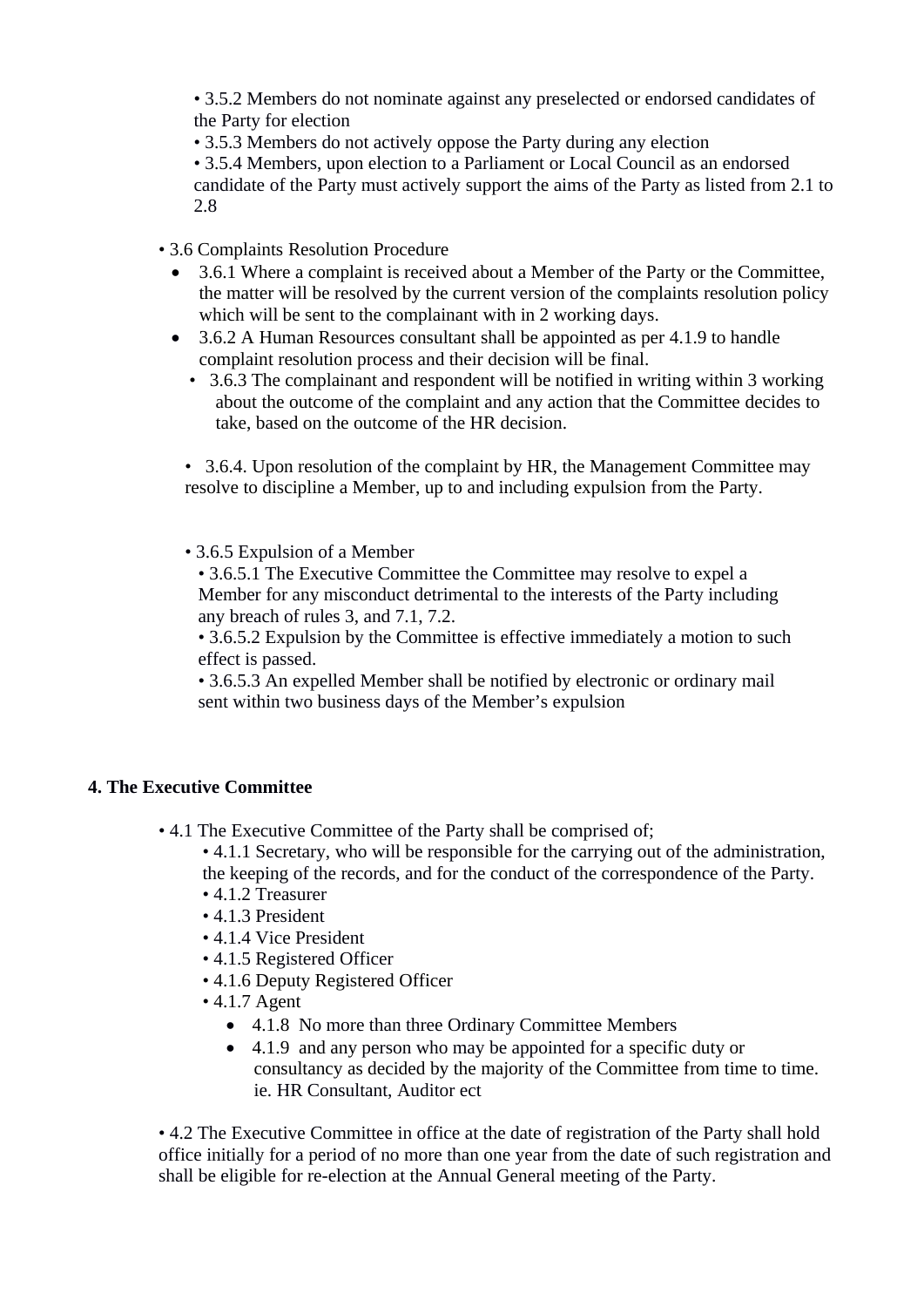• 4.3 Incumbent and past office bearers will be eligible to nominate for re-election at any Annual General meeting of the Party.

 4.4 committee business is confidential and any discussion of party business taken outside the committee by a committee members or having a 3rd party unannounced at a committee meeting - instant suspension from committee pending disciplinary action including possible expulsion from the Committee or Executive of the Committee

#### **5. The Annual General Meeting**

• 5.1 The first Annual General Meeting of the Party will be held within 6 months of the Party successfully being registered with the Electoral Commission of Queensland and then once every 12 months.

• 5.2 Elections for office bearers will take place at the Annual General Meeting of the Party. Only Financial Members of the Party is eligible to stand for election

• 5.2.1 The secretary shall give 28 days notice of the AGM in a suitable newspaper in Queensland and via email to Members who provide an email address for correspondence. Notice will also be posted in the Party's social media (Facebook) group.

• 5.3 Members nominating for the positions on the Party Executive Committee shall do so on the Party's prescribed nomination form. Forms must be received by the Secretary no later than 10 business days prior to the AGM by electronic or regular mail.

• 5.4 All voting at the Annual General Meetings will be open ballot by **financial** members only who are present at the Meeting or attending via online video conference, and voting will include proxy votes and postal votes.

• 5.4.1 Postal votes should be sent by email or ordinary mail, to an email address or physical address as specified by the Committee from time to time. and be received by the Secretary no later than close of business two business days prior to the meeting. • 5.4.2 Proxy votes must be completed in the form designated by the Executive Committee and presented for registration no later than close of business, two business days prior to the meeting.

• 5.5 The secretary of the Party may make such regulations for the calling of Extraordinary General meetings as may be appropriate to further the aims of the Party.

• 5.6 The Annual General and Extraordinary General Meeting can only meet for purposes if a quorum of any three Members of the Executive Committee plus four other general Members is reached. (7)

#### **6. General Meetings**

• 6.1 General meetings are to be held at a minimum quarterly, but may be held more frequently at the discretion of the Executive Committee, as necessary to meet the aims of the Party.

• 6.2 General meetings may be held in person, via electronic platform, or any combination as decided by the Committee from time to time.

• 6.3 The Treasurers report on the financial status of the Party shall form part of the agenda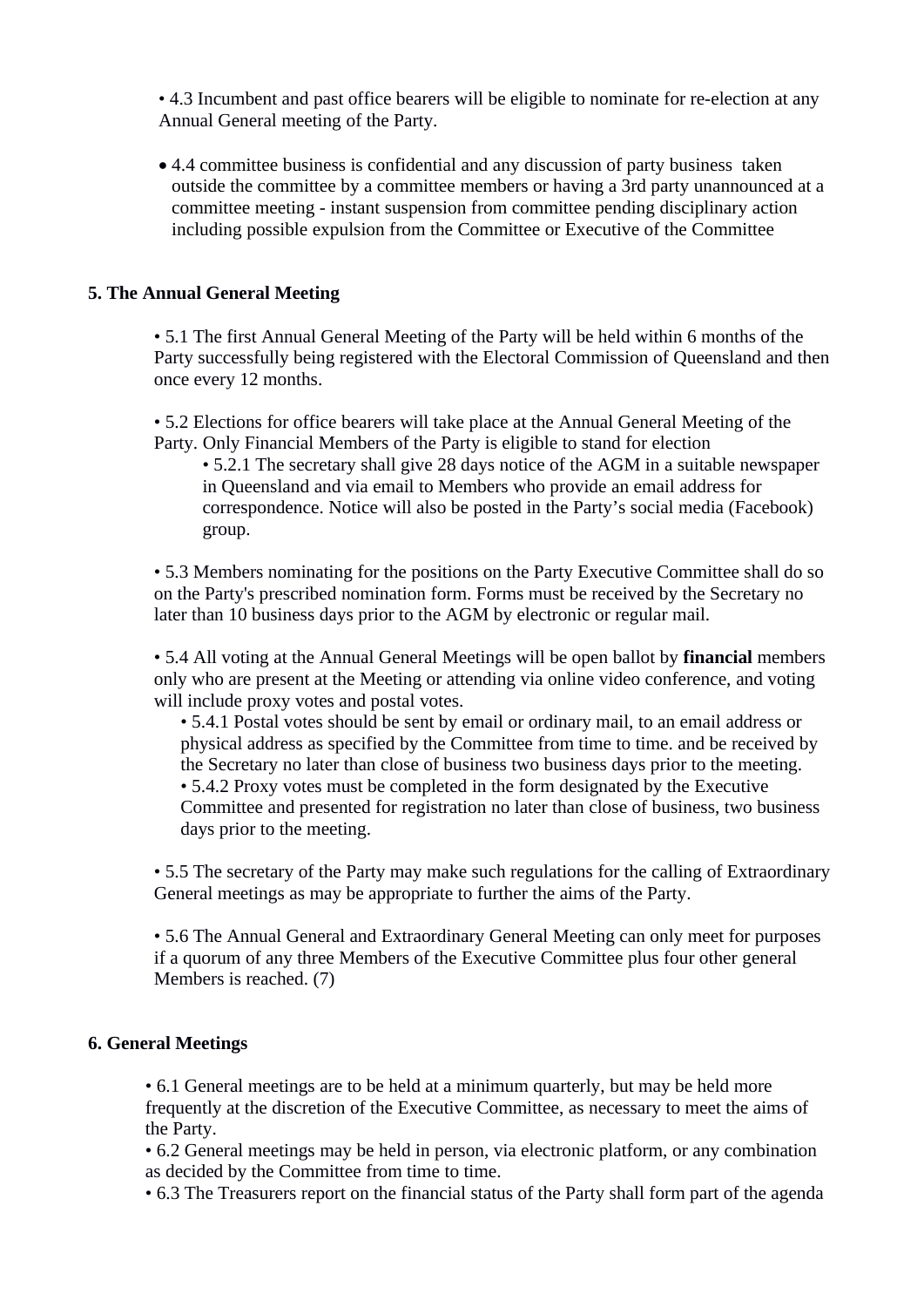• 6.4 The minutes of a general meeting will be made available to the Membership in electronic format (e.g. via email) no later than 30 days after the date of the general meeting upon request by any member.

• 6.5 General business arising between general meetings may be dealt with via in-person, telephone, written or electronic communications between all Committee Members, as decided by the Committee from time to time.

#### **7. Endorsement of Election Candidates**

• 7.1 Candidates for election to the Queensland Parliament shall be endorsed or dis-endorsed by a majority vote decision of the management committee.

- 7.1.1 All intending candidates must apply in writing on Party nomination form.
- 7.1.2 Candidates shall only be eligible for endorsement if they meet the Party criteria ie all potential candidates are to submit a signed nomination form; a current police/ criminal record check; name and contact details for 2 referees and a written biography. The declaration on the form must be signed and dated.
- 7.1.3 The candidate nomination form and this shall be made available to any Member via mail or email within two business days, on request.

• 7.2 The allocation of preferences, if any, to other parties and/or candidates in elections to Parliament shall be determined by the candidate/s in consultation with Executive Committee

#### **8. Amendment of the Constitution**

• 8.1 The Constitution of the Party may be amended, varied or added to on the recommendation of the Executive Committee provided that any such amendment is approved by a majority of Members at an Annual General Meeting; or at an Extraordinary General Meeting called by the Secretary at the request of the majority of the Executive Committee.

#### **9. Adoption**

• 9.1 This Constitution in total was adopted by majority vote on 06/02/2021 at the Party AGM, by those in attendance, as per points 3.1.2, 5.4, 5.4.1 & 5.4.2